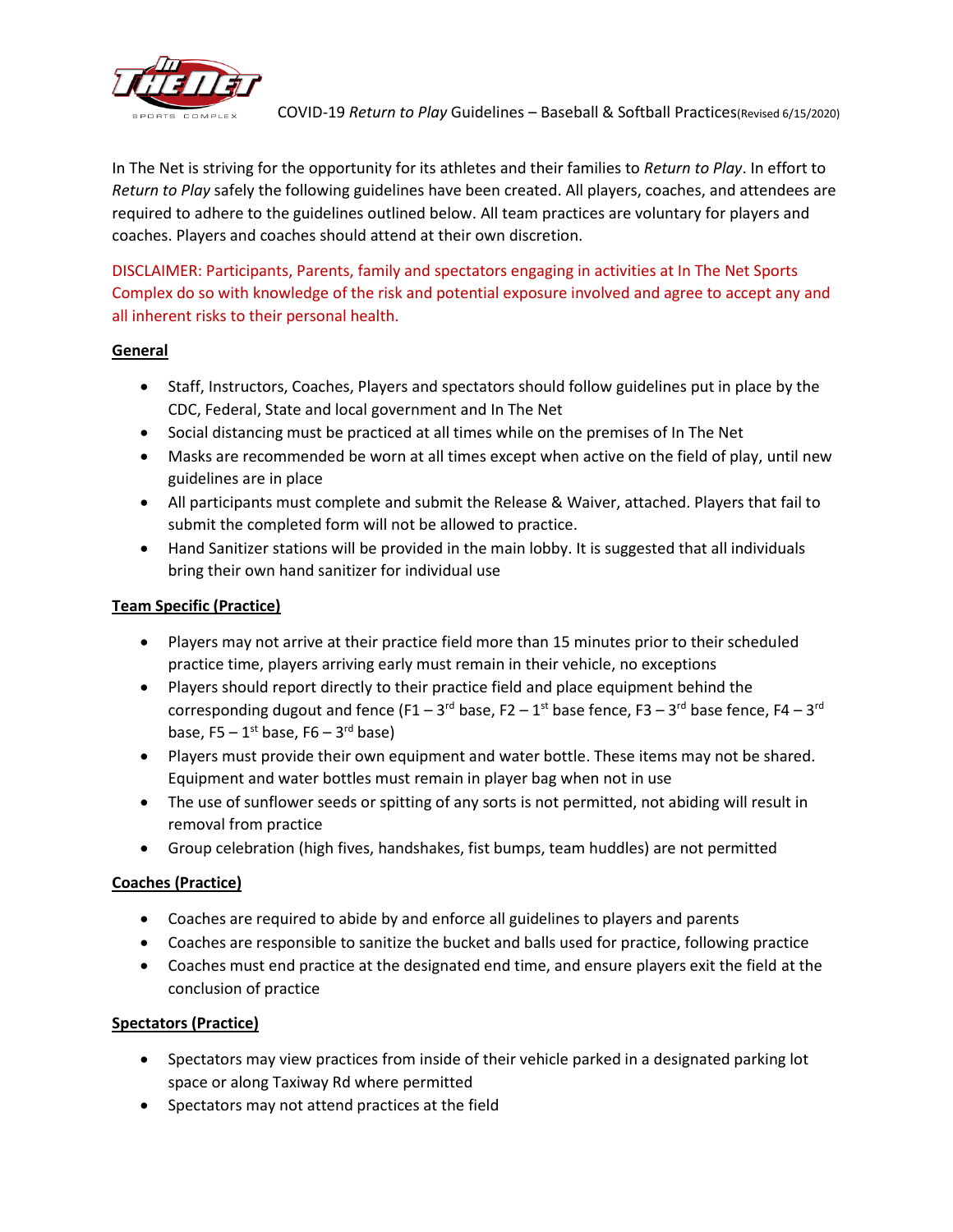

#### **Sanitizing & Cleaning Procedures**

- Portable restrooms and indoor restrooms will continue to be available. Indoor restrooms should be accessed through the lobby's main entrance
- Frequently touched surfaces and restrooms will be cleaned and sanitized frequently by staff
- Staff Training: In The Net Staff will be trained on all new health and safety guidelines